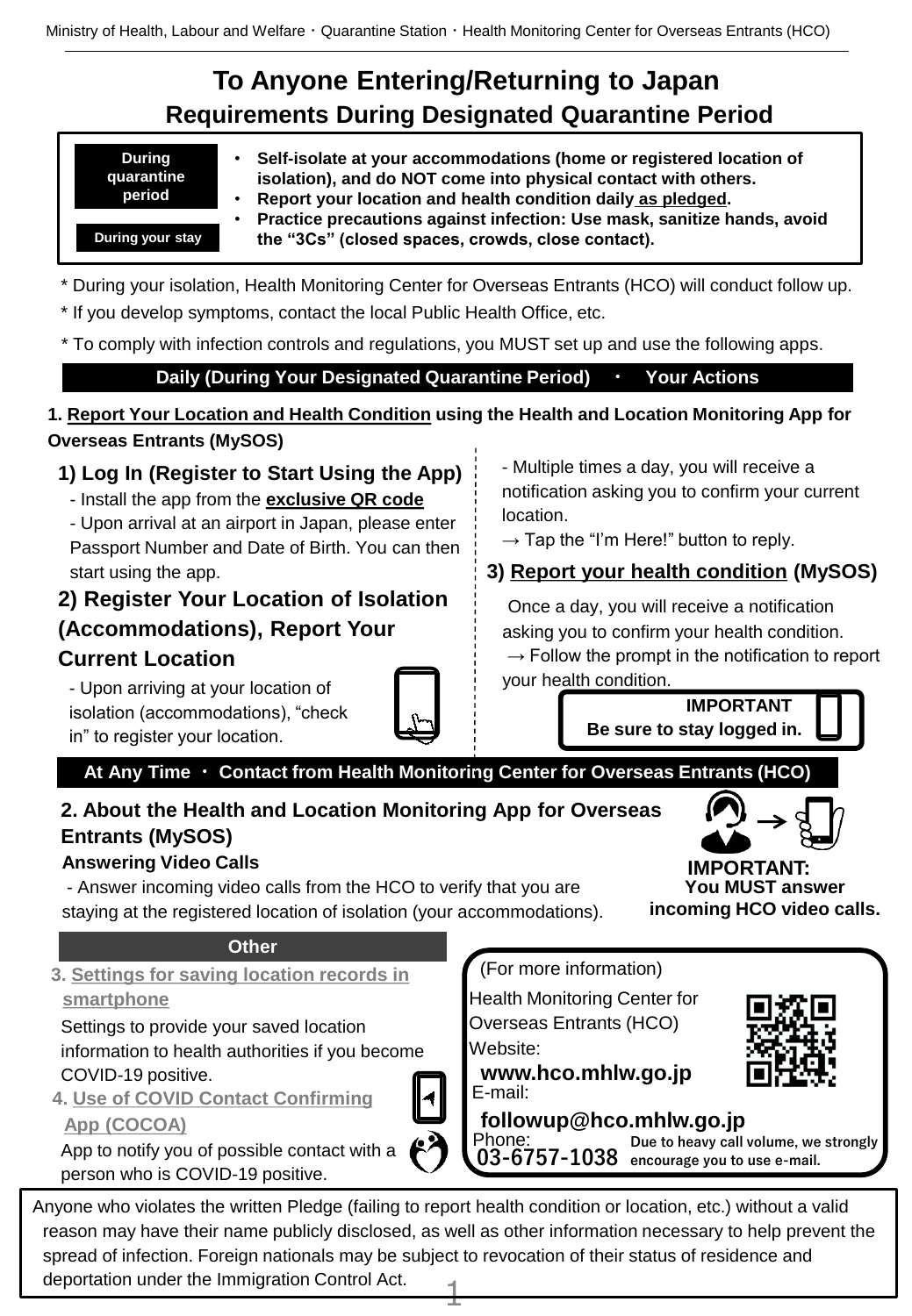## **You can install the apps from these QR codes.**

\* To reduce your wait time upon arrival at an airport in Japan, we recommend you install and set up the required apps in advance.

**When you enter Japan, the airport quarantine will check to ensure the apps are installed.**

**If you have no smartphone (or have one that cannot install the apps) you will be required to rent one at the airport when you enter Japan, at your own expense.**

**Rental info ... Page 32**

| 1 Health and<br><b>Location</b><br><b>Monitoring App</b><br>(MySOS)<br>To report health<br>condition, report<br>location, and verify<br>location | This app is required<br>to report your<br>location and health<br>condition. It is also<br>required to answer<br>video calls from the<br>HCO to verify your<br>location.<br>Page 5-18, 22-30 | <b>Exclusive QR code</b><br>https://mysos<br>p.page.link/sf<br>Y2kRrviv4t4e<br>Fy7<br>X Install from this link or QR code |  |  |  |
|--------------------------------------------------------------------------------------------------------------------------------------------------|---------------------------------------------------------------------------------------------------------------------------------------------------------------------------------------------|---------------------------------------------------------------------------------------------------------------------------|--|--|--|
| Be sure to stay logged in to MySOS                                                                                                               |                                                                                                                                                                                             |                                                                                                                           |  |  |  |
| 2 Location<br><b>Information App</b><br>(Google Maps)                                                                                            | Required to provide<br>your location history<br>to health authorities<br>to track possible<br>exposures in the<br>event you become<br>COVID-19 positive.<br>Page 19-20                      | Google Play Store<br>(for Android)<br>* Not needed for iPhones.<br>※ Already installed on most phones.                    |  |  |  |
| 3 COCOA<br>(COVID-19 Contact<br>Confirming App)                                                                                                  | An app to notify you<br>of possible contact<br>with someone who is<br>COVID-19 positive.<br>Page 21, Page 31                                                                                | Play Store & App Store                                                                                                    |  |  |  |
| <b>Required operating system (OS) versions:</b>                                                                                                  |                                                                                                                                                                                             |                                                                                                                           |  |  |  |

**iPhone: iOS 13.5 or later. Android: Version 6.0 or later.**

※ Updating your device might take a few hours. Please check your device's OS version prior to your flight to Japan.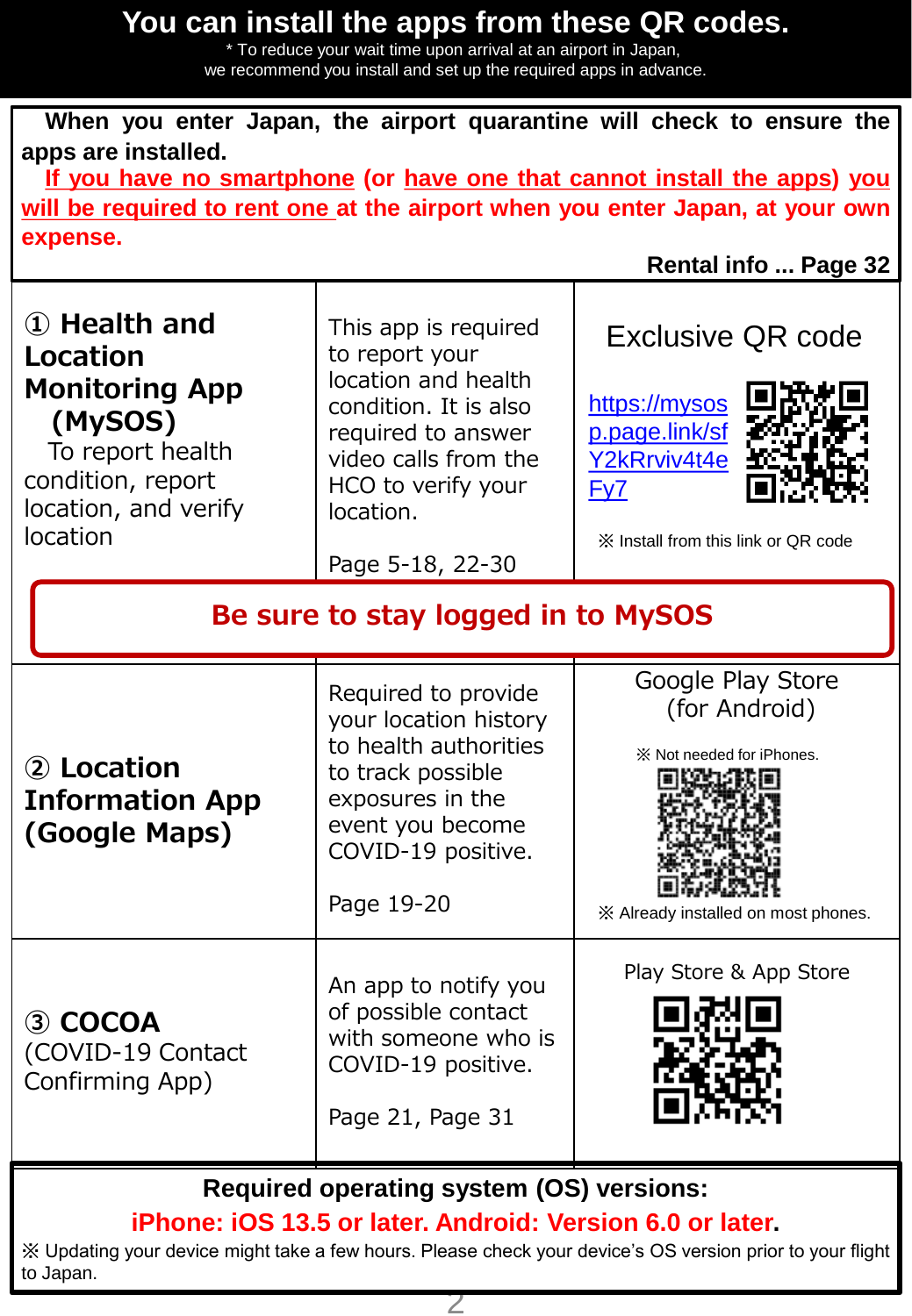# **Actions required before flight, when landed, and in airport**

| No.          |                                                            | Page               |  |
|--------------|------------------------------------------------------------|--------------------|--|
| $\mathbf{1}$ | MySOS app: Download and install                            | P.5 P.8            |  |
| $2 - 1$      | MySOS app: Account registration (first time)               | $P.6 - 7 P.9 - 10$ |  |
| $2 - 2$      | MySOS app: Account registration (if previously registered) | $P.11 - 12$        |  |
| $2 - 3$      | Switch MySOS modes (persons already using MySOS)           | P. 13              |  |
| 3            | MySOS app: Confirm settings                                | $P. 14 - 15$       |  |
| 4            | Registration and verification of an accompanying child     | P. $16 - 17$       |  |
| 5            | MySOS app: Confirm registrant info                         | P. 18              |  |
| 6            | Set smartphone to save location information                | $P. 19 - 20$       |  |
| 7            | COCOA app: Install                                         | P. 21              |  |

**Please download MySOS and register your account , set your smartphone to save location information and install COCOA prior to entering Japan.** 

**The airport quarantine will check to ensure the app is installed.**

# **Action checklist after entry to Japan**

| No.      |                                                                  | Page         |  |
|----------|------------------------------------------------------------------|--------------|--|
| 8        | Check the home screen of MySOS                                   | P.23         |  |
| 9        | Register quarantine location, report current location with MySOS | P.24         |  |
| 10       | Report your health condition with MySOS                          | P.25         |  |
| $11 - 1$ | How to handle video calls with MySOS (AI automated)              | $P. 26 - 27$ |  |
| $11 - 2$ | How to handle video calls with MySOS (human operator)            | P. 28 - 29   |  |
| 12       | How to update the MySOS app                                      | P.30         |  |
| 13       | How to use the COCOA app                                         | P.31         |  |